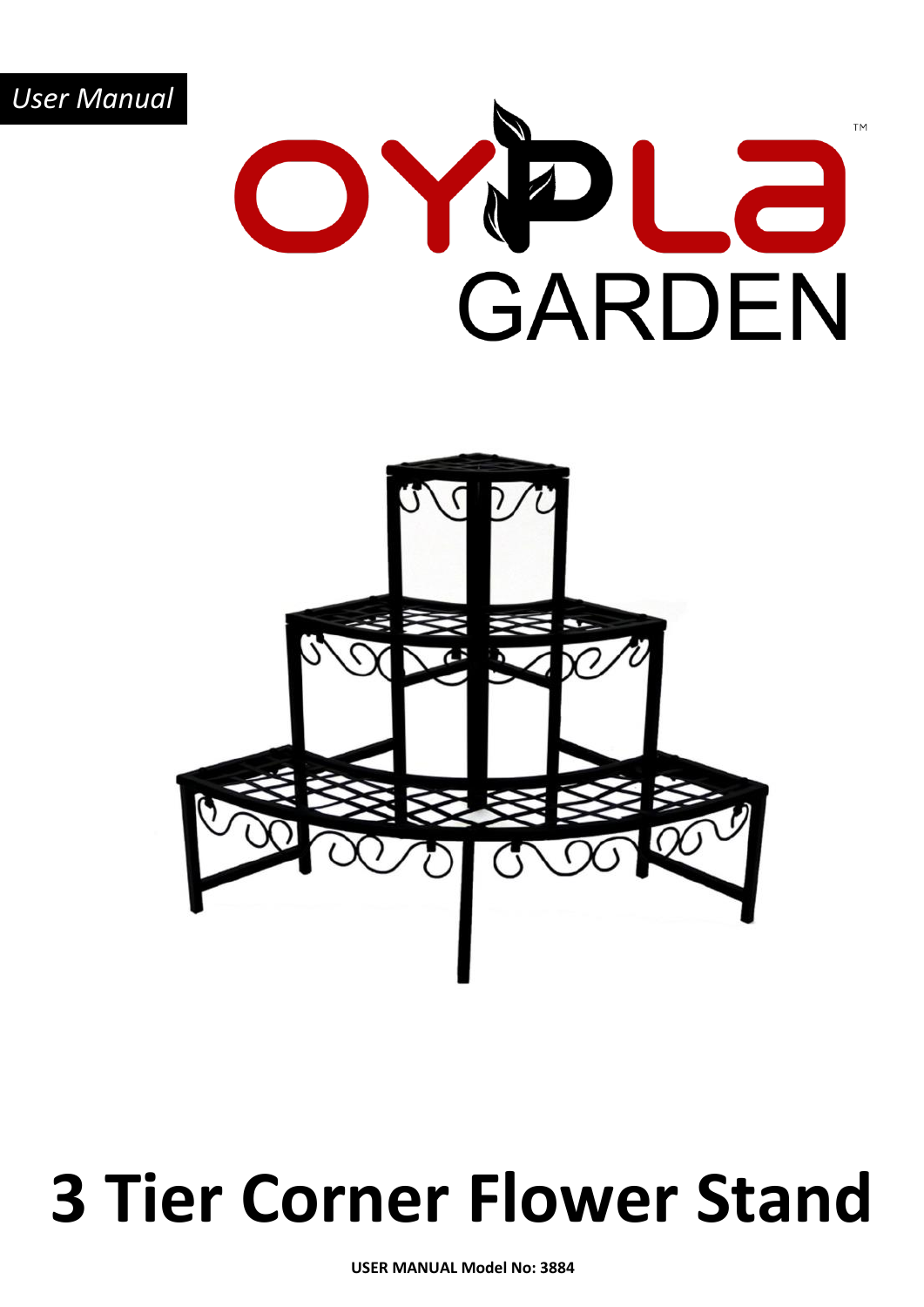# **Safety Instructions**

#### **Notice: Ensure you read and fully understand instructions before use**

**While every attempt is made to ensure the highest degree of protection in all equipment, we cannot guarantee freedom from injury. The user assumes all risk of injury due to use. All merchandise is sold on this condition, which no representative of the company can waive or change.**

- This product is not a toy, and is only to be used for its designated purpose.
- Never carry out any alterations or modifications to this product.
- This product is intended for outdoor use only; however, it can be used indoors at the user's risk.
- Keep fingers, loose clothing, and hair away when folding the product in and out.
- Only use this product on stable, level and dry ground.
- Make sure that the shelves have latched into place before placing any weight on them.
- Do not attempt to balance any flower pots on a single metal support on the shelves. Make sure that the flower pot lays along multiple metal supports to make sure that it is secure.
- Do not exceed the maximum weight limit of 30KG per shelf.
- Leaving the product outside exposed to weather, especially direct sun, rain and salt air, will speed the weathering process. This can be slowed by removing the product from these conditions, or covering it with a suitable cover.
- Clean only with a damp cloth. Do not use strong industrial cleaning substances or abrasive materials as these will damage the product.
- If the product is damaged or has any defects, please contact [cservice@oypla.com](mailto:cservice@oypla.com)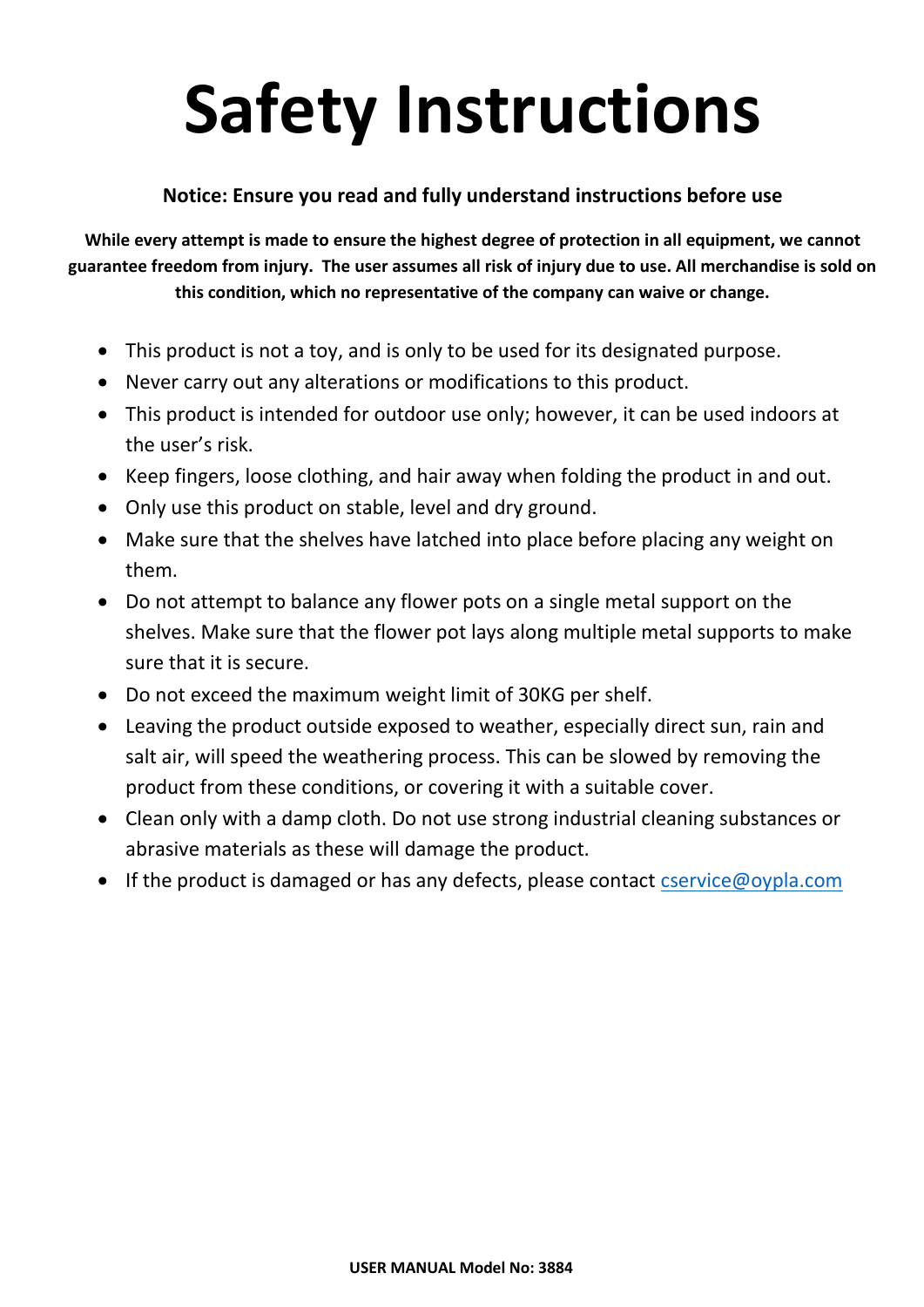## **Assembly Instructions**

#### **Parts List:**

**If you are missing any of the below parts please contact [cservice@oypla.com](mailto:cservice@oypla.com)**

**Please be aware that you will be referring to this parts list throughout the assembly process.**

| NO.                                         | <b>PART</b> | QTY  | NO.            | <b>PART</b>             | QTY              |
|---------------------------------------------|-------------|------|----------------|-------------------------|------------------|
| $\bigcirc$                                  |             | 2pcs | $\circledcirc$ | 000<br>$\mathcal{O}(1)$ | 2 <sub>pcs</sub> |
| $^{\copyright}$                             |             | 1pcs | $\circledS$    |                         | 1 <sub>pcs</sub> |
| $\circledS$                                 |             | 1pcs | $\circledS$    | $\bullet$ M6*40         | 13pcs            |
| $^{\small{\textcircled{\footnotesize{4}}}}$ |             | 1pcs | $\circled{10}$ | $0 - 0$ M6*15           | 10pcs            |
| $\circledS$                                 | AUCI        | 1pcs | $\circled{1}$  | $M6*25$<br>$($ ano      | 1pcs             |
| $\circled6$                                 |             | 2pcs |                |                         |                  |